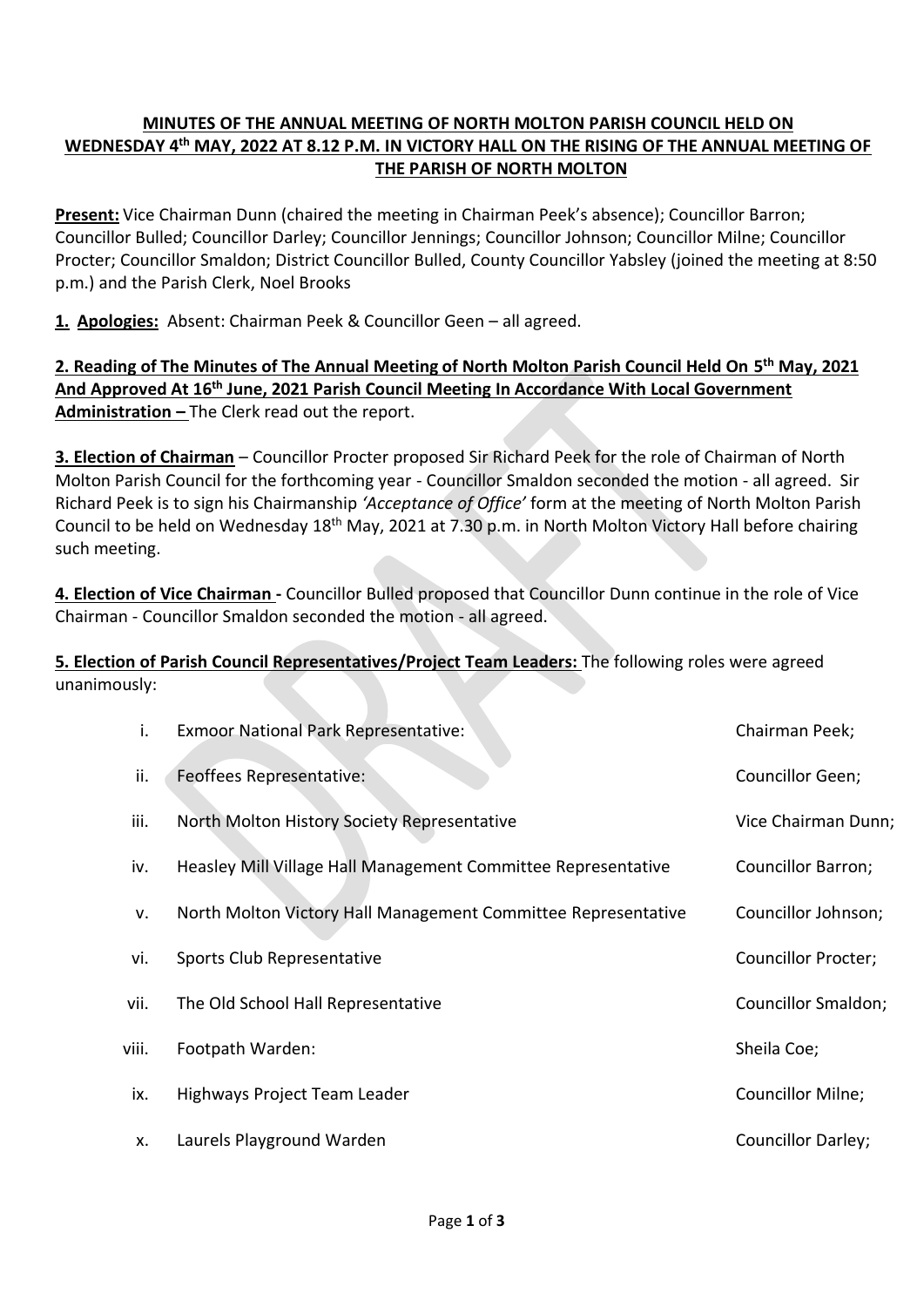- xi. Village Website Development Team Leader Councillor Bulled;
- xii. BT Phone Box Warden Councillor Jennings.

**6. Approval of The Assets Register as at 31st March, 2022** - all agreed subject to alteration to the number of bench seats to seven with the seventh seat to be valued at £100.00. **Actions:** The Clerk is to amend the Assets Register accordingly and arrange additional insurance cover of £100.00 for the additional seat. Whilst not included on the Assets Register to 31<sup>st</sup> March, 2022, the Clerk is to arrange additional insurance cover for the recently added trampoline ( $£11,256.00$  net) and See-saw ( $£4,235.00$  net) – all agreed.

**7. Approval of Financial Regulations 2021-22** - all agreed subject to *A & B Contractors* being added to Appendix I.

**8. Approval of Risk Management 2021-22** – Members agreed to accept the document subject to the following amendments to be made by the Clerk: **Actions:** Under the Finance Section, the number of signatories is to be amended to four from five signatories – Under the *Assets/Loss & Damage Section* and the *Health & Safety Section*, the following wording is to replace previous wording *vis-à-vis* inspections of Laurels Playground: *Independent annual inspection and regular monthly inspection of Laurel's Playground by a member of the Parish Council to ensure it remains in good condition and meets insurance terms/Health & Safety regulations.* 

**9. Approval of Emergency Plan Councillors' Copy 2021-22 –** After a considered debate, members agreed unanimously to approve the Plan subject to the Clerk carrying out the following:

- Remove Barbara Cropper as Emergency Accommodation keyholder;
- Substitute Councillor Bulled's home phone number with her mobile phone number;
- Update members' details to reflect their current representative/warden/leader roles as appropriate;
- Place on the 18<sup>th</sup> May Agenda the issue of clarifying with Councillor Geen the continued availability of the *Old School Hall* as a second choice for emergency accommodation and the keyholders' contact details for such accommodation;
- Place on the 18<sup>th</sup> May Agenda the issue of the possible requirement of a third emergency building and how to effect this.

**10. Approval of Emergency Plan - Website Version - 2021-22 -** After a considered debate, members agreed unanimously to approve the Plan subject to the Clerk carrying out the following:

- Substitute Councillor Bulled's home phone number with her mobile phone number;
- Update members' details to reflect their current representative/warden/leader roles as appropriate;
- Contact DALC for legal advice on the inclusion in the Emergency Plan of First Aid Responders and other helpers vis-à-vis whether or not evidence of their competencies/qualifications to carry out such voluntary roles is required and the extent of the Parish Council's overall liability in running such an Emergency Plan;
- Contact the Parish Council's insurance broker to ascertain the extent of cover provided in connection with the potential liabilities involved in relation to First Aid Responders and other helpers acting under the Parish Council's Emergency Plan umbrella and whether or not regular evidence of qualifications/competencies is required to maintain such cover;